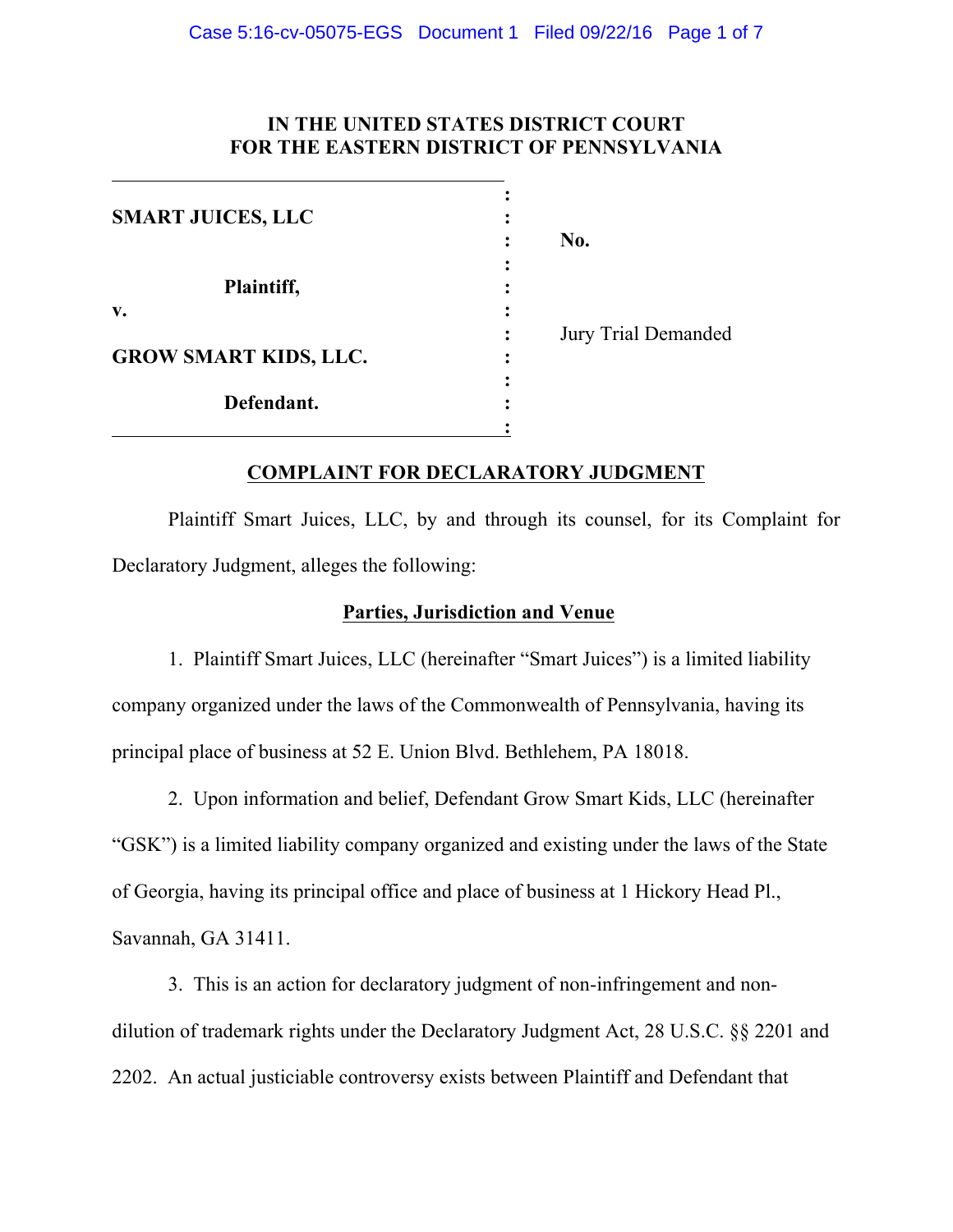#### Case 5:16-cv-05075-EGS Document 1 Filed 09/22/16 Page 2 of 7

warrants the issuance of a judgment declaring that the Plaintiff Smart Juices, by its use of the mark SMART KIDS, and composite variations thereof including other terms and design elements, has not infringed, diluted, or otherwise violated the trademark rights of, or otherwise unfairly competed with, Defendant, either under the U.S. Trademark Act of 1946 (the "Lanham Act"), 15 U.S.C. § 1051 *et seq.* or applicable state law.

4. This Court has jurisdiction over the subject matter of this action pursuant to 28 U.S.C. §§ 1331, 1338 and 2201.

5. Upon information and belief, this Court has personal jurisdiction over Defendant in that Defendant advertises and promotes its business in the Commonwealth, and Defendant's acts will result in harm to Plaintiff's interests in the district.

6. Venue is appropriate in this Court pursuant to 28 U.S.C. § 1391 because a substantial part of the relevant events giving rise to the claim occurred in this District, which give rise to the Complaint, to Smart Juices within the District.

## **Factual Allegations**

7. Plaintiff, Smart Juices, has developed and produced, is advertising and marketing fruit juices, cereal bars and fruit squeezes in connection with SMART KIDS. Exhibit 1 is a .pdf copy of the web page www.smart-kids.us.

8. Defendant claims ownership of United States Trademark Registration No. 4,580,372 for "Prepared food kits composed of meat, poultry, fish, seafood, and/or vegetables and also including sauces or seasonings, ready for cooking and assembly as a

2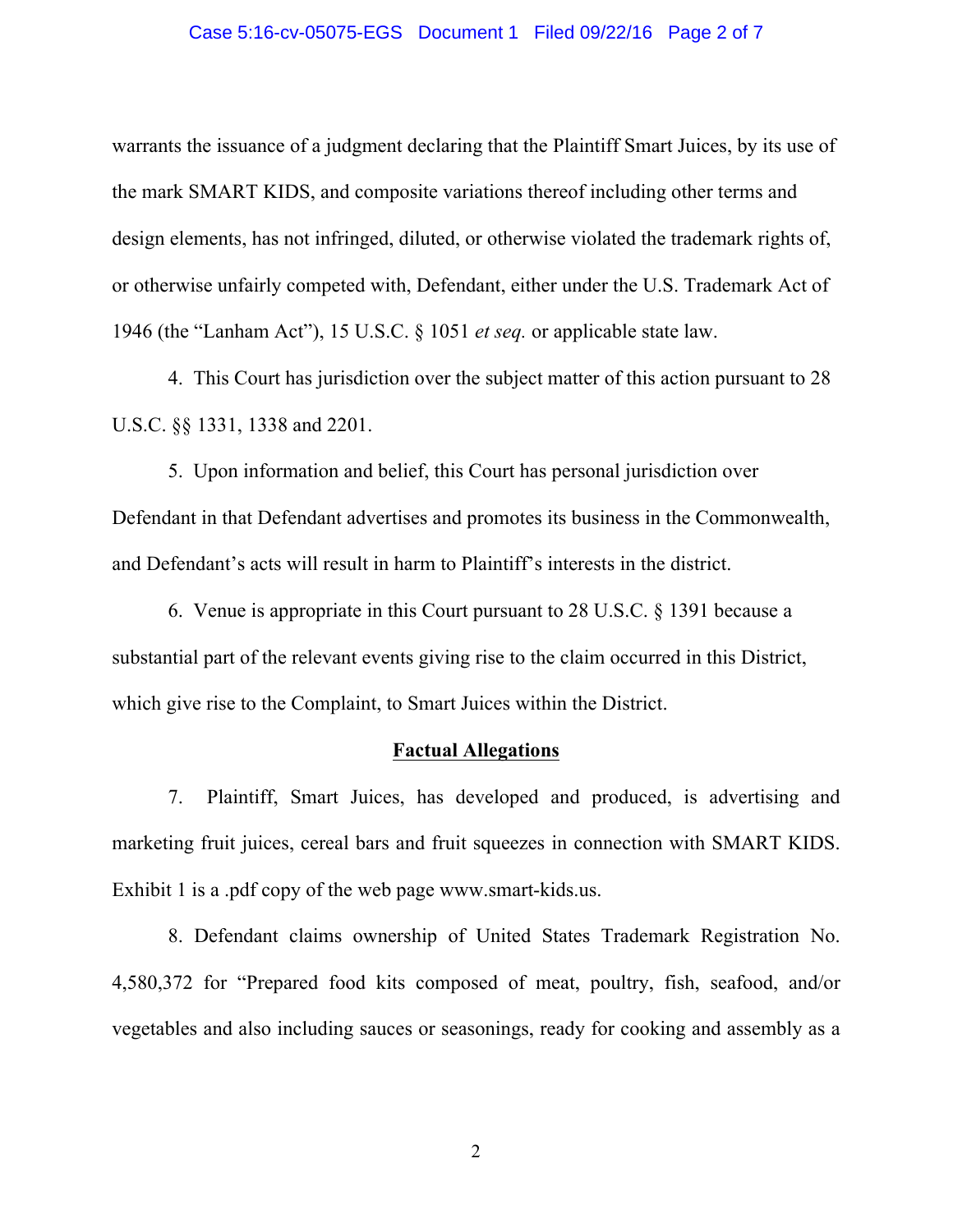#### Case 5:16-cv-05075-EGS Document 1 Filed 09/22/16 Page 3 of 7

meal" sold under the mark GROW SMART KIDS (hereinafter, the "'372 Registration"). Exhibit 2

9. After the '372 Registration issued, Plaintiff, Smart Juices filed with the United States Patent and Trademark Office (USPTO) two intent-to-use trademark applications for SMART KIDS relating to different classes of goods. The intent-to-use applications are Application No. 86/604,234 (hereinafter "the '234 Application") and Application No. 86/604,297 (hereinafter the '297 Application").

10. Plaintiff, Smart Juices filed the '234 Application for SMART KIDS in connection with canned fruits; fruits in preserved form; fruit jelly in a squeeze container; fruit preserves in a squeeze container; preserves. Exhibit 3

11. Plaintiff, Smart Juices filed the '297 Application for SMART KIDS in connection with vitamin and mineral supplements; vitamins; cereal bars; cereal based snack food; cookies; granola; granola snacks; granola-based snack bars; ready to eat, cereal derived food bars; ready-to-eat cereals; bottled drinking water; bottled water; coconut water; drinking water; flavored bottled water; flavored waters; spring water; and water beverage. Exhibit 4

12. The '234 Application and the '297 Application were assigned to and examined by an Examining Attorney at the USPTO.

13. When examining the '234 Application and the '297 Application owned by Plaintiff Smart Juices, the Examining Attorney searched for conflicting marks and was aware of Defendant's existing '372 Registration for GROW SMART KIDS.

3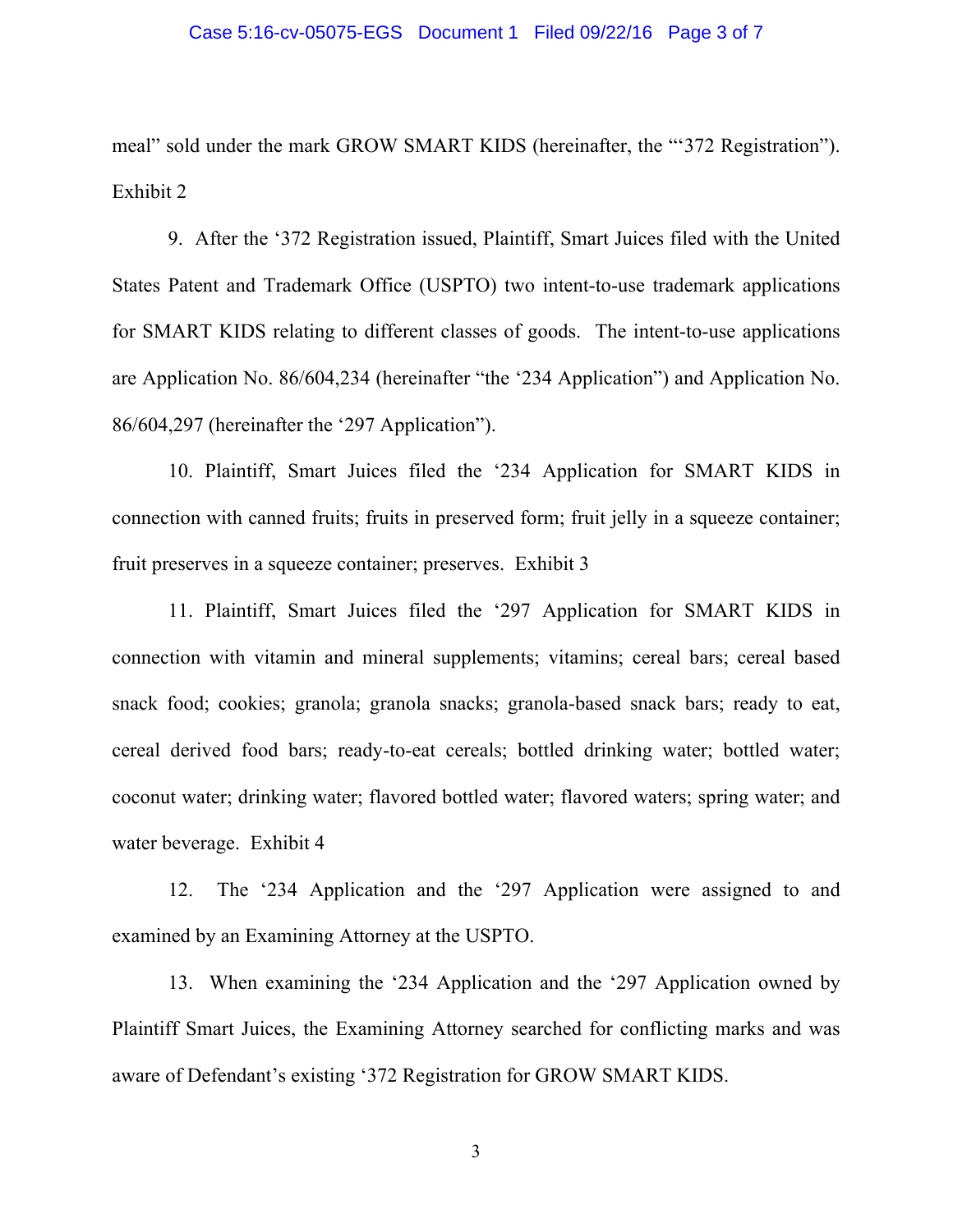#### Case 5:16-cv-05075-EGS Document 1 Filed 09/22/16 Page 4 of 7

14. The Examining Attorney did not find that the '234 Application and the '297 Application of Smart Juices for SMART KIDS were likely to be confused with Defendant's '372 Registration for GROW SMART KIDS and differing goods.

15. The '234 Application and the '297 Application of Smart Juices were allowed to proceed for publication by the Examining Attorney in view of Defendant's '372 Registration.

16. On June 28, 2016, Defendant Grow Smart Kids filed with the USPTO a Notice of Opposition that opposed the '234 Application and the '237 Application, both owned by Plaintiff Smart Juices. *Notice of Opposition* (Exhibit 5)

17. Defendant implicates Lanham Act §1114 by alleging in its Notice of Opposition Plaintiff's use of the mark is "without Opposer's consent or authorization . . . likely to cause confusion . . . or mistake . . . or to deceive consumers . . . ." *Notice of Opposition, pars. 8-9* (Exhibit 5)

18. Defendant implicates Lanham Act §1125(a) by alleging in its Notice of Opposition that Plaintiff's "use or potential use of the SMART KIDS is likely to falsely designate the origin . . . likely to disparage and falsely suggest a connection with Opposer's goods, thereby causing loss, damage and injury . . . and interfering with Opposer's use of its marks and its ability to avail itself of present and future commercial benefit resulting from its sustained personal and financial investment . . . ." *Notice of Opposition, pars. 12-13* (Exhibit 5)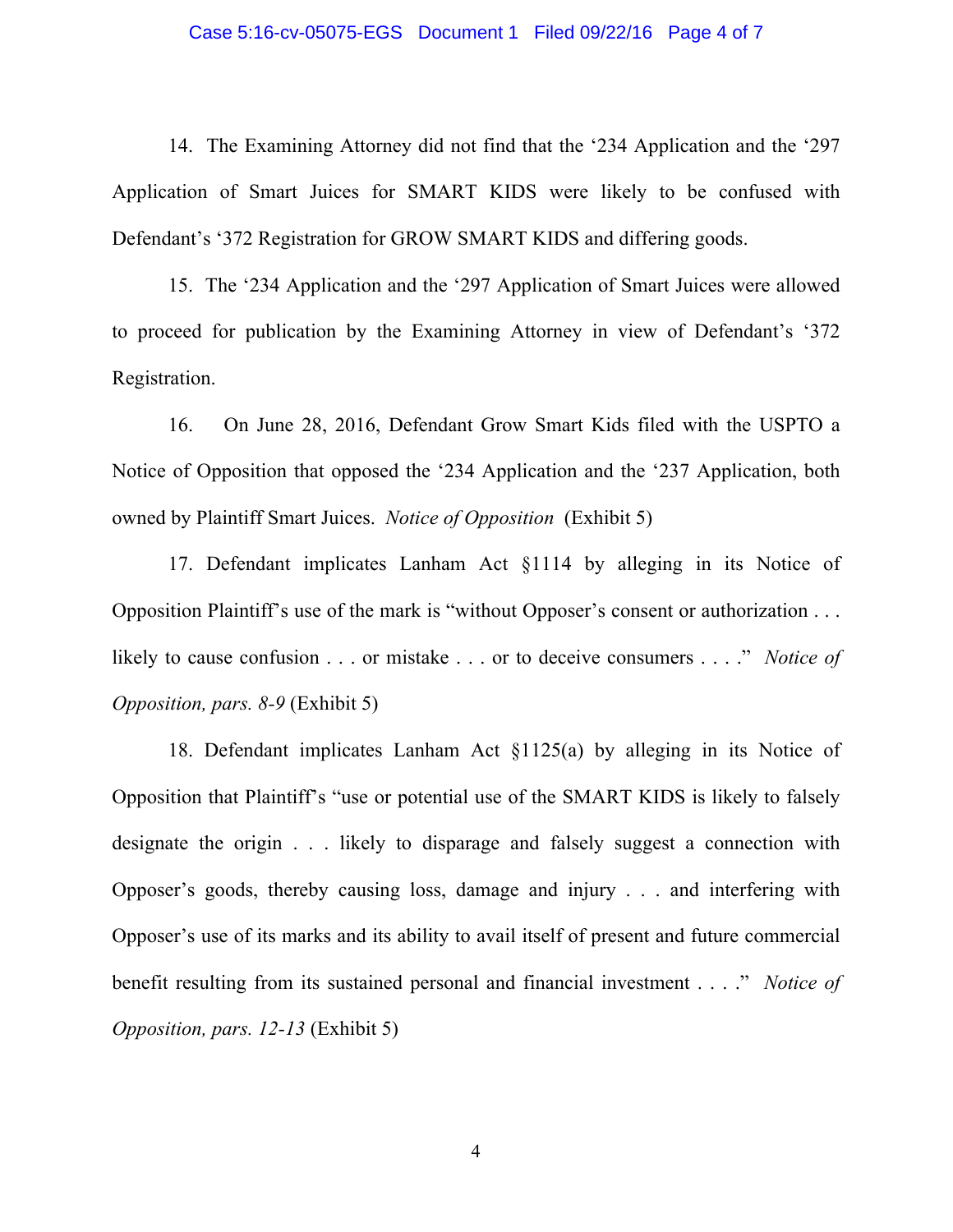#### Case 5:16-cv-05075-EGS Document 1 Filed 09/22/16 Page 5 of 7

19. Defendant alleges that the parties are direct competitors. *Notice of Opposition, pars. 12-13* (Exhibit 5)

20. The facts alleged herein give rise to a substantial controversy between the parties having adverse legal interests, of sufficient immediacy and reality to warrant the issuance of a declaratory judgment. A declaratory judgment is necessary and appropriate at this time so that Plaintiff may ascertain its rights with respect to its SMART KIDS brand.

### **COUNT I**

## **Declaration of Non-Infringement**

21. Plaintiff hereby re-alleges, as if fully set forth herein, the allegations of paragraphs 1-20, inclusive of this Complaint.

22. Smart Juice's use of its SMART KIDS Marks is not an infringement of Defendant's trademark registration No. 4,580,372 for GROW SMART KIDS, Defendant's trademark Application No. 87/003,638 for GROW SMART KIDS, or any alleged unregistered marks.

23. Smart Juice's use of its SMART KIDS Marks is not a dilution of Defendant's trademark registration No. 4,580,372 for GROW SMART KIDS, Defendant's trademark Application No. 87/003,638 for GROW SMART KIDS, or any alleged unregistered marks. In addition, Defendant's marks are not famous.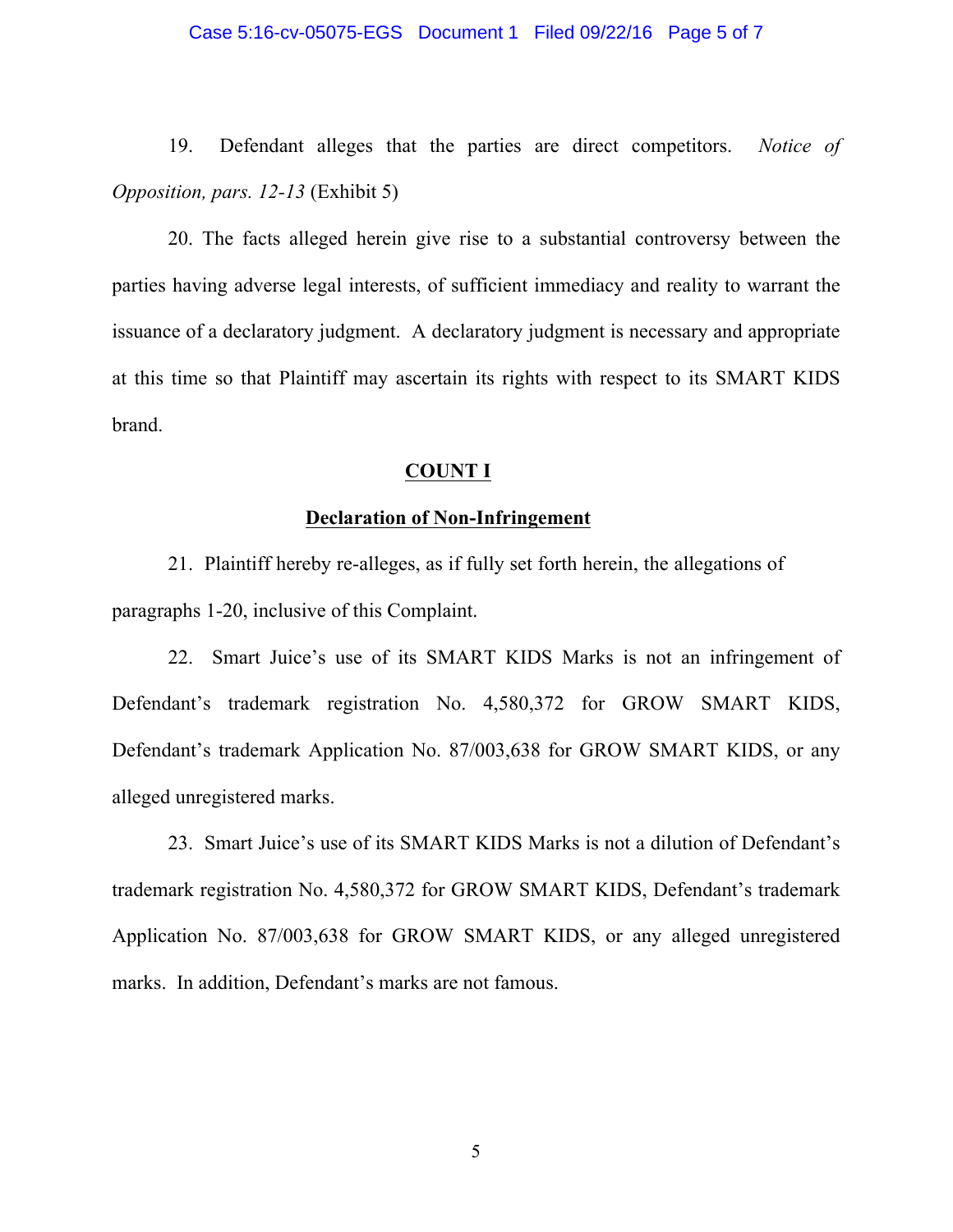24. Smart Juices' use of its SMART KIDS Marks results in no reasonable likelihood of confusion as to sponsorship, licensing or source between Defendant's registered or unregistered trademarks.

25. Smart Juices' use of its SMART KIDS Marks does not infringe or otherwise violate Defendant's alleged trademarks or other intellectual property rights.

### **COUNT II**

### **Cancellation of Registration No. 4,580,372 for Fraud and/or Abandonment**

26. Plaintiff hereby re-alleges, as if fully set forth herein, the allegations of paragraphs 1-25, inclusive of this Complaint.

27. Plaintiff Smart Juices believes it has been and will continue to be damaged by Defendant's '372 Registration and hereby claims for cancellation of said Registration pursuant to 15 USC §§ 1064, 1119.

28. Upon information and belief, Defendant, has ceased use of the mark GROW SMART KIDS and thus abandoned whatever rights it may have had in GROW SMART KIDS.

29. Upon information and belief, Defendant was not using the mark GROW SMART KIDS in commerce at the time it filed a sworn statement of use required to obtain the '372 Registration.

30. Accordingly, Plaintiff is entitled to the entry of judgment canceling the '372 Registration.

6